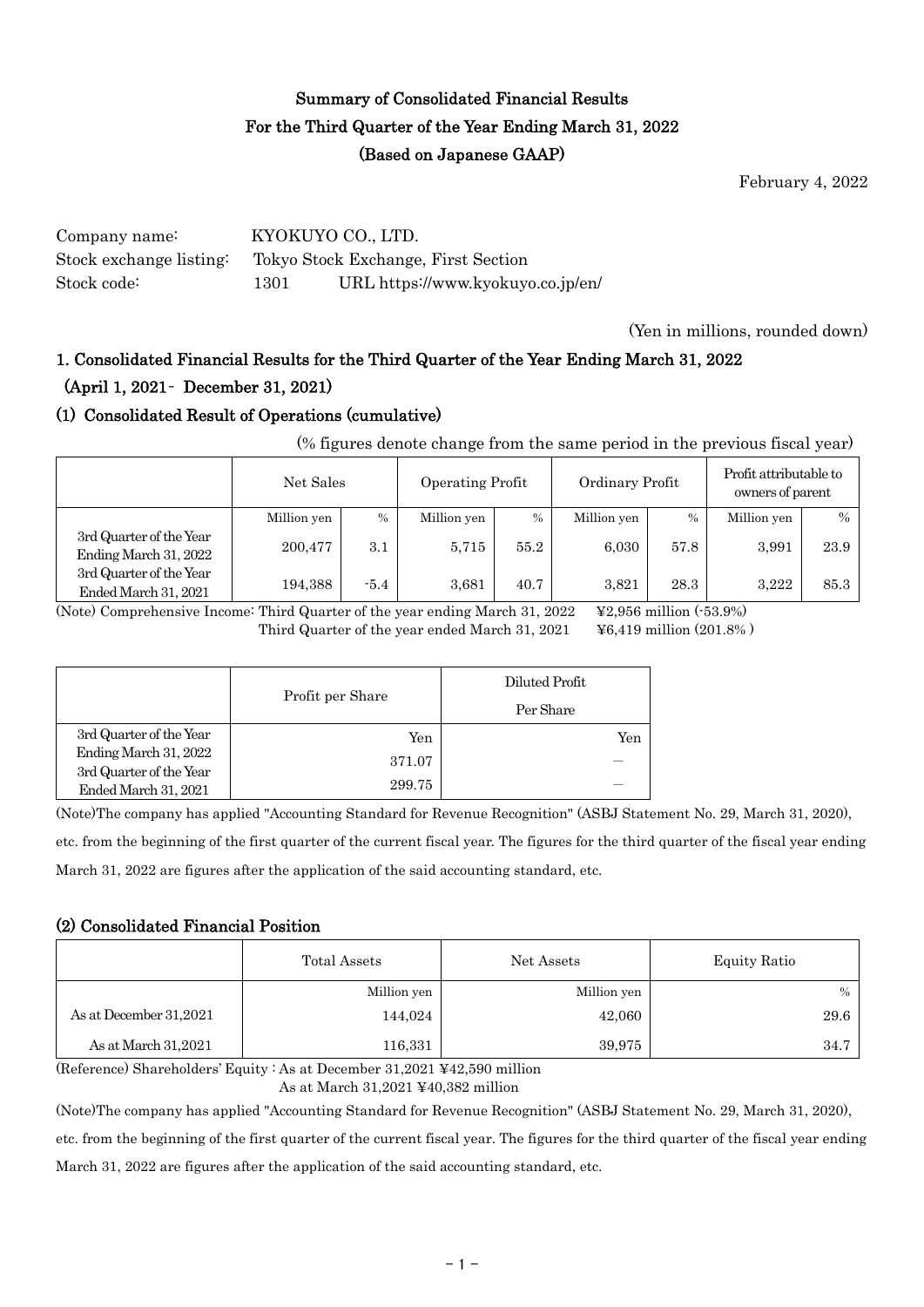### 2. Dividends

|                                         | Dividend per share |             |             |          |       |  |
|-----------------------------------------|--------------------|-------------|-------------|----------|-------|--|
|                                         | 1st Quarter        | 2nd Quarter | 3rd Quarter | Year End | Total |  |
|                                         | Yen                | Yen         | Yen         | Yen      | Yen   |  |
| Year Ended March 31, 2021               | —                  | –           |             | 80.00    | 80.00 |  |
| Year Ending March 31, 2022              | —                  |             |             |          |       |  |
| Year Ending March 31,2022<br>(Forecast) |                    | –           |             | 80.00    | 80.00 |  |

(Note) Revisions to the most recently announced dividends : None

## 3. Forecast for the Year Ending March 31, 2022 (April 1, 2021 – March 31, 2022)

| (% figures denote change from the previous fiscal year) |             |               |                  |      |                 |               |                                               |               |                     |
|---------------------------------------------------------|-------------|---------------|------------------|------|-----------------|---------------|-----------------------------------------------|---------------|---------------------|
|                                                         | Net sales   |               | Operating Profit |      | Ordinary Profit |               | Profit attributable to<br>owners of<br>parent |               | Profit<br>Per share |
|                                                         | Million yen | $\frac{0}{0}$ | Million yen      | $\%$ | Million yen     | $\frac{0}{0}$ | Million yen                                   | $\frac{0}{0}$ | Yen                 |
| Year<br>Ending<br>March<br>31,2022                      | 250,000     | 0.3           | 5,000            | 7.3  | 5,000           | 2.5           | 3,500                                         | $-8.8$        | 325.35              |

(Note) Revisions to the most recently announced forecast : None

#### \* Notes

- (1) Major changes among subsidiaries during the period under review: None
- (2) Application of specific accounting treatments in the preparation of quarterly consolidated financial statements: None
- (3) Changes in accounting principles and accounting estimates, retrospective restatements:
- (i)Changes due to revisions in accounting standards, etc.: Yes
- (ii)Changes other than(i) : None
- (iii)Changes in accounting estimates : None
- (iv)Retrospective restatements : None
- (4) Number of shares issued (common shares)
- (i)Number of shares issued at the end of the period (including treasury shares)
- (ii)Number of treasury shares at the end of the period
- (iii)Average number of shares during the period

| As at December<br>31.2021 | 10,928,283 | As at March 31,2021       | 10,928,283 |
|---------------------------|------------|---------------------------|------------|
| As at December<br>31.2021 | 170,479    | As at March 31,2021       | 170,774    |
| As at December<br>31,2021 | 10,757,726 | As at December<br>31,2020 | 10,752,283 |

\* The summary of quarterly financial results is not subject to audits.

\*Explanation about the appropriate use of the forecasts of financial results, and other noteworthy matters.

The projections and other statements with respect to the future included in this material are based on currently available information and certain assumptions that are judged reasonable by the Company. Please be advised that the Company does not guarantee in any way the achievement of the projections and other goals in this material and that cases may occur where the actual results and other situations differ materially from the projections due to various factors.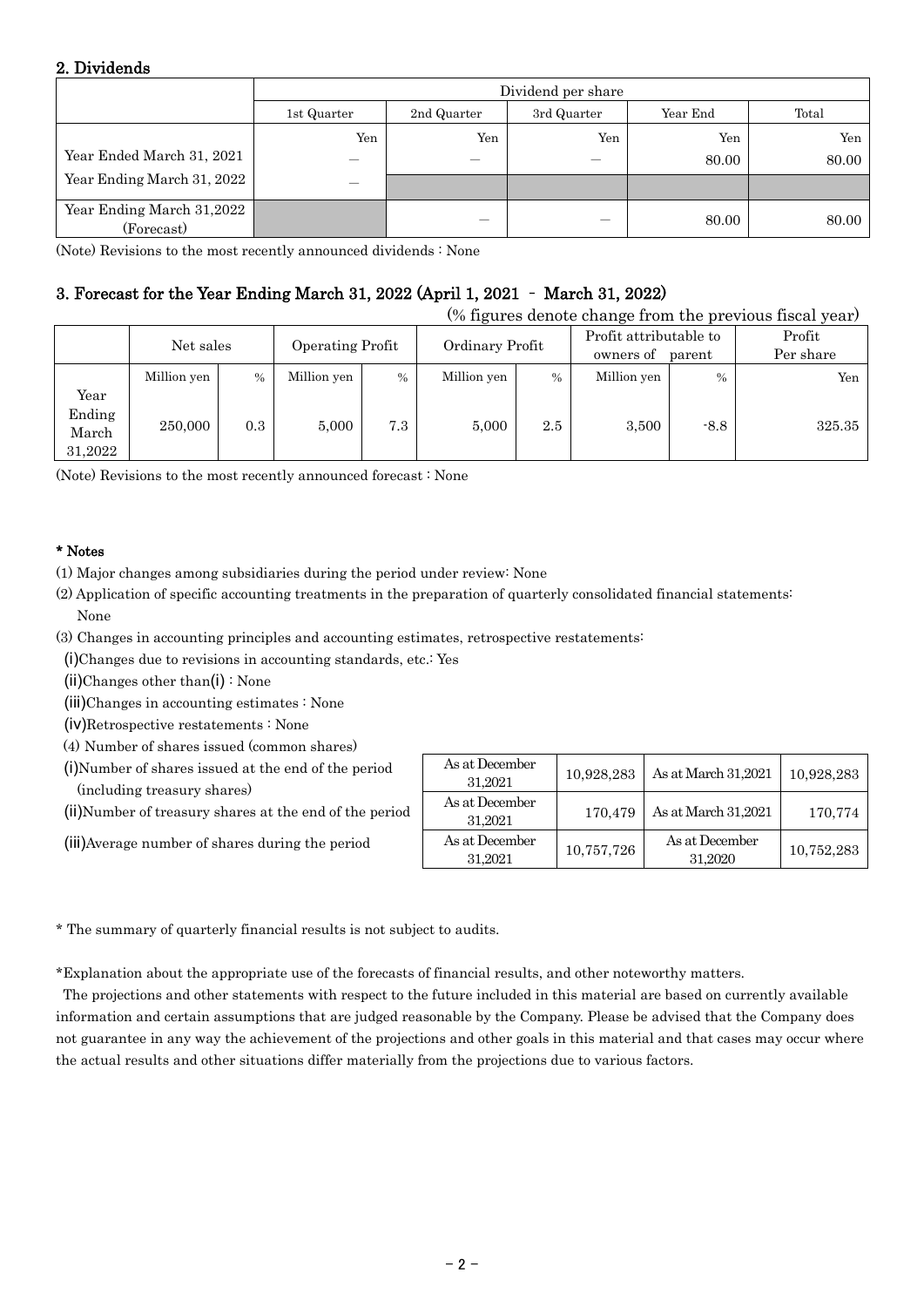#### Quarterly Consolidated Financial Statements

Quarterly Consolidated Balance Sheets

```
(Million yen)
```

|                                       | As at March 31, 2021 | As at December 31, 2021 |
|---------------------------------------|----------------------|-------------------------|
| Assets                                |                      |                         |
| Current assets                        |                      |                         |
| Cash and deposits                     | 7,100                | 6,799                   |
| Notes and accounts receivable - trade | 32,869               | 48,306                  |
| Inventories                           | 41,760               | 51,242                  |
| Other                                 | 4,927                | 6,320                   |
| Allowance for doubtful accounts       | (8)                  | (12)                    |
| Total current assets                  | 86,649               | 112,655                 |
| Non-current assets                    |                      |                         |
| Property, plant and equipment         | 15,715               | 18,634                  |
| Intangible assets                     | 417                  | 362                     |
| Investments and other assets          |                      |                         |
| Investment securities                 | 11,682               | 10,348                  |
| Other                                 | 3,478                | 3,621                   |
| Allowance for doubtful accounts       | (1,612)              | (1,597)                 |
| Total investments and other assets    | 13,547               | 12,371                  |
| Total non-current assets              | 29,681               | 31,368                  |
| Total assets                          | 116,331              | 144,024                 |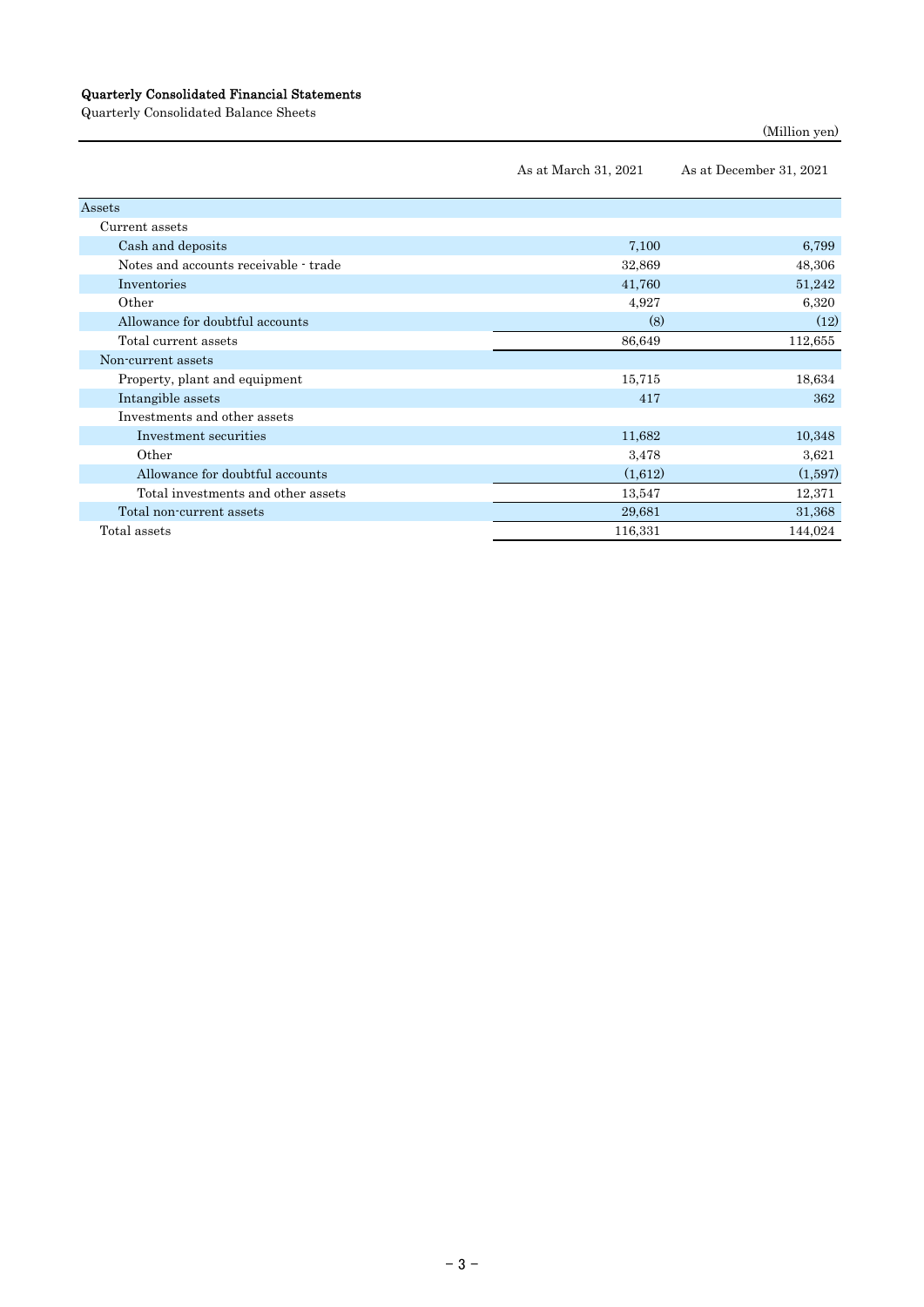|                                                       | As at March 31, 2021 | As at December 31, 2021 |
|-------------------------------------------------------|----------------------|-------------------------|
| Liabilities                                           |                      |                         |
| Current liabilities                                   |                      |                         |
| Notes and accounts payable - trade                    | 8,941                | 13,921                  |
| Short-term borrowings                                 | 8,056                | 27,399                  |
| Commercial papers                                     | 10,000               | 10,000                  |
| Income taxes payable                                  | 1,721                | 714                     |
| Provisions                                            | 990                  | 458                     |
| Other                                                 | 9,478                | 13,259                  |
| Total current liabilities                             | 39,189               | 65,753                  |
| Non-current liabilities                               |                      |                         |
| Long-term borrowings                                  | 32,720               | 31,930                  |
| Provisions                                            | 326                  | 374                     |
| Retirement benefit liability                          | 3,764                | 3.613                   |
| Asset retirement obligations                          | 29                   | 29                      |
| Other                                                 | 326                  | 262                     |
| Total non-current liabilities                         | 37,166               | 36,210                  |
| Total liabilities                                     | 76,355               | 101,963                 |
| Net assets                                            |                      |                         |
| Shareholders' equity                                  |                      |                         |
| Share capital                                         | 5,664                | 5,664                   |
| Capital surplus                                       | 1,329                | 1,329                   |
| Retained earnings                                     | 28,737               | 31,864                  |
| Treasury shares                                       | (430)                | (429)                   |
| Total shareholders' equity                            | 35,300               | 38,428                  |
| Accumulated other comprehensive income                |                      |                         |
| Valuation difference on available for sale securities | 5,139                | 4.059                   |
| Deferred gains or losses on hedges                    | 148                  | 116                     |
| Foreign currency translation adjustment               | 95                   | 219                     |
| Remeasurements of defined benefit plans               | (301)                | (234)                   |
| Total accumulated other comprehensive income          | 5,081                | 4,161                   |
| Non-controlling interests                             | (407)                | (529)                   |
| Total net assets                                      | 39,975               | 42,060                  |
| Total liabilities and net assets                      | 116,331              | 144,024                 |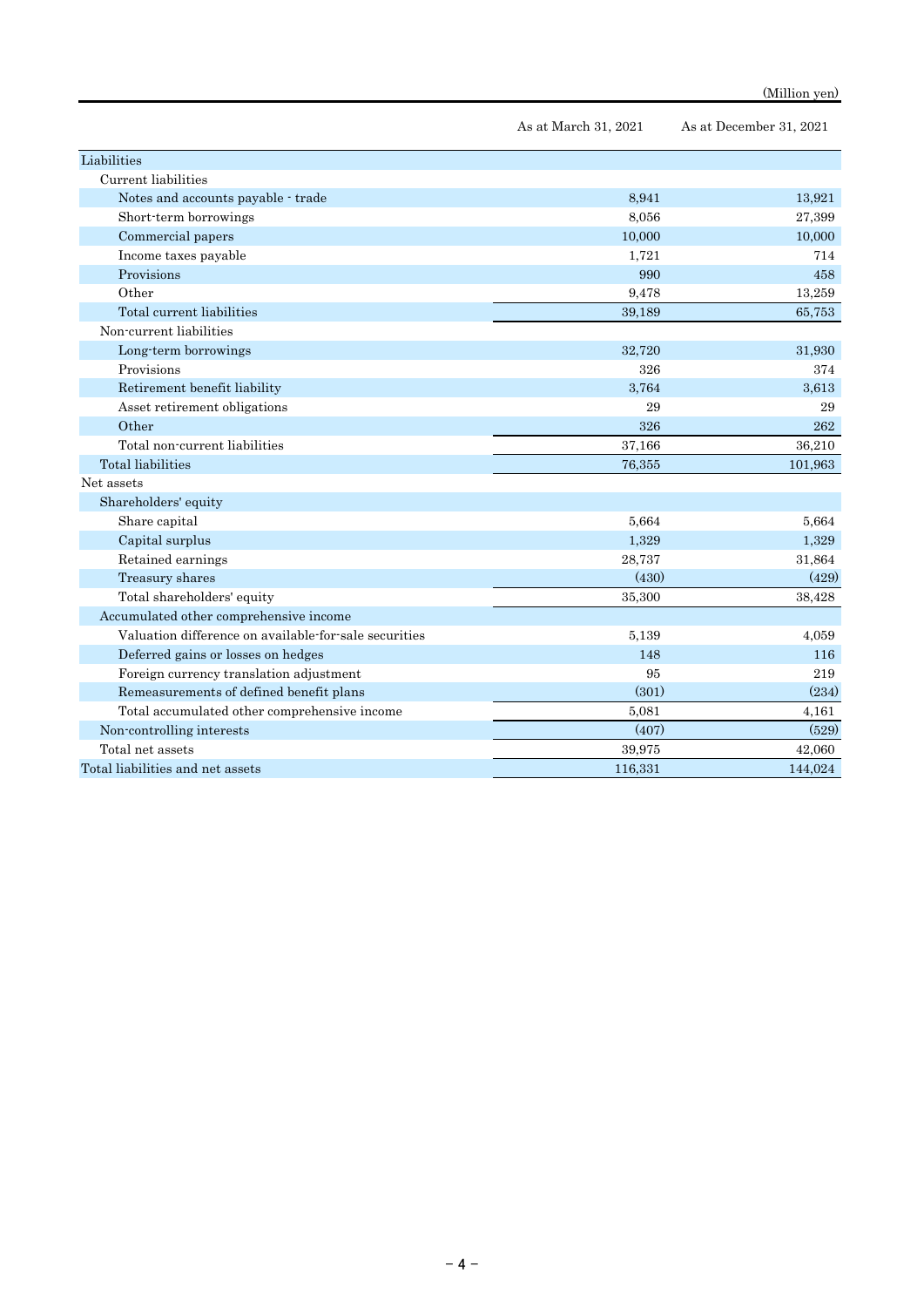#### Quarterly Consolidated Statements of Income and Comprehensive Income

Quarterly Consolidated Statements of Income (For the nine months)

|                                                               |                                                | (Million yen)                                  |
|---------------------------------------------------------------|------------------------------------------------|------------------------------------------------|
|                                                               | For the nine months<br>ended December 31, 2020 | For the nine months<br>ended December 31, 2021 |
| Net sales                                                     | 194,388                                        | 200,477                                        |
| Cost of sales                                                 | 174,841                                        | 178,278                                        |
| Gross profit                                                  | 19,546                                         | 22,199                                         |
| Selling, general and administrative expenses                  | 15,864                                         | 16,484                                         |
| Operating profit                                              | 3,681                                          | 5,715                                          |
| Non-operating income                                          |                                                |                                                |
| Interest income                                               | $6\phantom{1}6$                                | $\mathbf{1}$                                   |
| Dividend income                                               | 111                                            | 127                                            |
| Share of profit of entities accounted for using equity method | 84                                             | 13                                             |
| Foreign exchange gains                                        | 48                                             | 214                                            |
| Subsidy income                                                | 82                                             | 158                                            |
| Other                                                         | 171                                            | 188                                            |
| Total non-operating income                                    | 504                                            | 704                                            |
| Non-operating expenses                                        |                                                |                                                |
| Interest expenses                                             | 290                                            | 288                                            |
| Provision for loss on litigation                              | 7                                              | 7                                              |
| Provision of allowance for doubtful accounts                  | (11)                                           | (2)                                            |
| Other                                                         | 79                                             | 96                                             |
| Total non-operating expenses                                  | 365                                            | 389                                            |
| Ordinary profit                                               | 3,821                                          | 6,030                                          |
| Extraordinary income                                          |                                                |                                                |
| Gain on disposal of non-current assets                        | 18                                             | $\boldsymbol{3}$                               |
| National subsidy income                                       | 63                                             | 35                                             |
| Gain on sale of investment securities                         | 1,268                                          |                                                |
| Gain on forgiveness of debts                                  | 165                                            |                                                |
| Insurance claim income                                        | 125                                            |                                                |
| Total extraordinary income                                    | 1,640                                          | 39                                             |
| Extraordinary losses                                          |                                                |                                                |
| Loss on disposal of non-current assets                        | 21                                             | $\overline{2}$                                 |
| Impairment losses                                             | 524                                            | 19                                             |
| Loss on disaster                                              | 134                                            |                                                |
| Retirement benefit expenses                                   |                                                | 157                                            |
| Loss on tax purpose reduction entry of non-current assets     | 62                                             | 33                                             |
| Loss on valuation of investment securities                    |                                                | 7                                              |
| Other                                                         | 10                                             |                                                |
| Total extraordinary losses                                    | 753                                            | 220                                            |
| Profit before income taxes                                    | 4,709                                          | 5,849                                          |
| Income taxes - current                                        | 1,841                                          | 1,655                                          |
| Income taxes - deferred                                       | (174)                                          | $\bf 239$                                      |
| Total income taxes                                            | 1,666                                          | 1,895                                          |
| Profit                                                        | 3,042                                          | 3,954                                          |
| Profit (loss) attributable to:                                |                                                |                                                |
| Owners of parent                                              | 3,222                                          | 3,991                                          |
| Non-controlling interests                                     | (180)                                          | (37)                                           |